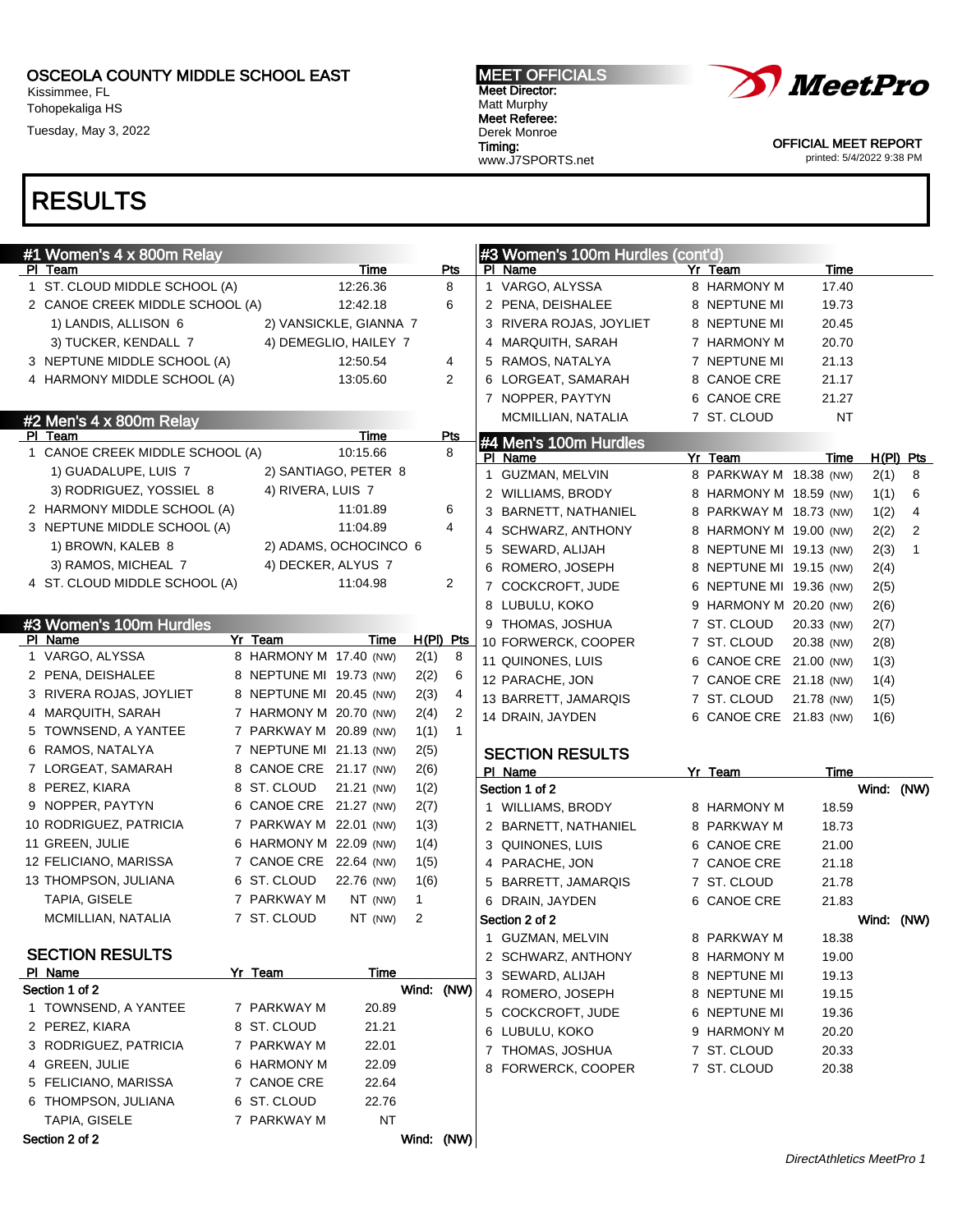Kissimmee, FL Tohopekaliga HS

Tuesday, May 3, 2022

#### MEET OFFICIALS Meet Director: Matt Murphy Meet Referee: Derek Monroe Timing: www.J7SPORTS.net



OFFICIAL MEET REPORT printed: 5/4/2022 9:38 PM

| #5 Women's 100 Meters                 |                                        |            |             |              | #6 Men's 100 Meters (cont'd)             |   |                                       |                          |            |                 |
|---------------------------------------|----------------------------------------|------------|-------------|--------------|------------------------------------------|---|---------------------------------------|--------------------------|------------|-----------------|
| PI Name                               | Yr Team                                | Time       | $H(PI)$ Pts |              | PI Name                                  |   | Yr Team                               | Time                     |            | $H(PI)$ Pts     |
| 1 BLOODWORH, JADA                     | 7 HARMONY M 13.52 (NW)                 |            | 2(1)        | 8<br>6       | 10 PITTMAN, LAVONTE                      |   | 8 ST. CLOUD                           | 13.49 (NW)<br>13.57 (NW) | 2(7)       |                 |
| 2 BELL, CHAVORIA<br>3 TURNER, NATALIA | 8 ST. CLOUD<br>7 NEPTUNE MI 14.12 (NW) | 13.95 (NW) | 2(2)        | 4            | 11 DIONISI, GADIEL<br>12 GOMEZ, JOANDIEL |   | 7 ST. CLOUD<br>7 CANOE CRE 13.92 (NW) |                          | 2(8)       |                 |
|                                       |                                        |            | 2(3)        |              | 13 SALCE, VICTOR                         |   |                                       |                          | 1(4)       |                 |
| 4 CAMBRAN, LENYRA                     | 8 NEPTUNE MI 14.47 (NW)                |            | 2(4)        | 2            |                                          |   | 8 ST. CLOUD                           | 14.07 (NW)               | 1(5)       |                 |
| 5 TOWNSEND, A YANTEE                  | 7 PARKWAY M 14.55 (NW)                 |            | 1(1)        | $\mathbf 1$  | 14 CRUZ, DANIEL                          |   | 7 CANOE CRE 14.35 (NW)                |                          | 1(6)       |                 |
| 6 BRACY, KAIA                         | 8 HARMONY M 14.78 (NW)                 |            | 2(5)        |              | 15 DOUGLAS, JAKOB                        |   | 6 CANOE CRE 14.78 (NW)                |                          | 1(7)       |                 |
| 7 KASMI, AMEERA                       | 6 CANOE CRE 14.84 (NW)                 |            | 1(2)        |              | <b>SECTION RESULTS</b>                   |   |                                       |                          |            |                 |
| 8 VELEZ, ELIANY                       | 7 CANOE CRE 14.87 (NW)                 |            | 1(3)        |              | PI Name                                  |   | Yr Team                               | Time                     |            |                 |
| 9 YARBROUGH, JALISSA                  | 8 ST. CLOUD                            | 14.90 (NW) | 2(6)        |              | Section 1 of 2                           |   |                                       |                          | Wind: (NW) |                 |
| 10 ROCKNE, EMMERSON                   | 6 HARMONY M 14.92 (NW)                 |            | 2(7)        |              | 1 PETERMAN, JAMAINE                      |   | 8 PARKWAY M                           | 12.26                    |            |                 |
| 11 RIVERA ROJAS, JOYLIET              | 8 NEPTUNE MI 14.97 (NW)                |            | 2(8)        |              | 2 BRADFORD, JAMARIO                      |   | 8 PARKWAY M                           | 12.48                    |            |                 |
| 12 PEREZ, KIARA                       | 8 ST. CLOUD                            | 15.40 (NW) | 1(4)        |              | 3 LOFTON, JANARI                         |   | 8 PARKWAY M                           | 13.43                    |            |                 |
| 13 NOPPER, PAYTYN                     | 6 CANOE CRE 15.59 (NW)                 |            | 1(5)        |              | 4 GOMEZ, JOANDIEL                        |   | 7 CANOE CRE                           | 13.92                    |            |                 |
| 14 SOOKHOO, MARLEY                    | 6 PARKWAY M 15.91 (NW)                 |            | 1(6)        |              | 5 SALCE, VICTOR                          |   | 8 ST. CLOUD                           | 14.07                    |            |                 |
| 15 WOODARD, DAMICIA                   | 7 PARKWAY M 17.62 (NW)                 |            | 1(7)        |              | 6 CRUZ, DANIEL                           |   | 7 CANOE CRE                           | 14.35                    |            |                 |
|                                       |                                        |            |             |              | 7 DOUGLAS, JAKOB                         | 6 | <b>CANOE CRE</b>                      | 14.78                    |            |                 |
| <b>SECTION RESULTS</b><br>PI Name     | Yr Team                                | Time       |             |              | Section 2 of 2                           |   |                                       |                          | Wind:      | (NW)            |
| Section 1 of 2                        |                                        |            | Wind: (NW)  |              | 1 BURGOS, JORDAN                         |   | 8 HARMONY M                           | 12.44                    |            |                 |
| 1 TOWNSEND, A YANTEE                  | 7 PARKWAY M                            | 14.55      |             |              | 2 JULIAN, ASHAUN                         |   | 8 NEPTUNE MI                          | 12.62                    |            |                 |
| 2 KASMI, AMEERA                       | 6 CANOE CRE                            | 14.84      |             |              | 3 PEREZ, JAYDEN                          | 8 | NEPTUNE MI                            | 12.72                    |            |                 |
| 3 VELEZ, ELIANY                       | 7 CANOE CRE                            | 14.87      |             |              | 4 WALKER, LARENZ                         | 8 | NEPTUNE MI                            | 12.80                    |            |                 |
| 4 PEREZ, KIARA                        | 8 ST. CLOUD                            | 15.40      |             |              | 5 NARANJO, JAKE                          | 8 | HARMONY M                             | 12.99                    |            |                 |
| 5 NOPPER, PAYTYN                      | 6 CANOE CRE                            | 15.59      |             |              | 6 MEDINA-RODRIGUEZ, ANGEL                | 8 | HARMONY M                             | 13.04                    |            |                 |
| 6 SOOKHOO, MARLEY                     | 6 PARKWAY M                            | 15.91      |             |              | 7 PITTMAN, LAVONTE                       |   | 8 ST. CLOUD                           | 13.49                    |            |                 |
| 7 WOODARD, DAMICIA                    | 7 PARKWAY M                            | 17.62      |             |              | 8 DIONISI, GADIEL                        |   | 7 ST. CLOUD                           | 13.57                    |            |                 |
| Section 2 of 2                        |                                        |            | Wind:       | (NW)         |                                          |   |                                       |                          |            |                 |
| 1 BLOODWORH, JADA                     | 7 HARMONY M                            | 13.52      |             |              | #7 Women's 1600 Meters                   |   |                                       |                          |            |                 |
| 2 BELL, CHAVORIA                      | 8 ST. CLOUD                            | 13.95      |             |              | PI Name                                  |   | Yr Team                               | Time                     |            | <u>Pts</u><br>8 |
| 3 TURNER, NATALIA                     | 7 NEPTUNE MI                           | 14.12      |             |              | 1 CAMUS, ABBY                            |   | 6 HARMONY M                           | 6:19.07                  |            |                 |
| 4 CAMBRAN, LENYRA                     | 8 NEPTUNE MI                           | 14.47      |             |              | 2 PRESCOTT, AUBREY                       |   | 7 HARMONY M                           | 6:19.85                  |            | 6               |
| 5 BRACY, KAIA                         | 8 HARMONY M                            | 14.78      |             |              | 3 FROST, JADYN                           |   | 7 HARMONY M                           | 6:24.04                  |            | 4               |
| 6 YARBROUGH, JALISSA                  | 8 ST. CLOUD                            | 14.90      |             |              | 4 SANDOVAL, ALISSON                      |   | 7 ST. CLOUD                           | 6:33.62                  |            | $\overline{c}$  |
| 7 ROCKNE, EMMERSON                    | 6 HARMONY M                            | 14.92      |             |              | 5 ALVAREZ, MALLEIGH                      |   | 7 NEPTUNE MI                          | 7:03.55                  |            | $\mathbf{1}$    |
| 8 RIVERA ROJAS, JOYLIET               | 8 NEPTUNE MI                           | 14.97      |             |              | 6 LANDIS, ALLISON                        |   | 6 CANOE CRE<br>6 HARMONY M            | 7:05.43                  |            |                 |
|                                       |                                        |            |             |              | 7 WERK, GEORGIA                          |   |                                       | 7:10.89                  |            |                 |
| #6 Men's 100 Meters                   |                                        |            |             |              | 8 NUNEZ, AMELIA                          |   | 6 CANOE CRE                           | 7:20.30                  |            |                 |
| PI Name                               | Yr Team                                | Time       | H(PI) Pts   |              | 9 WETZEL, ELLA                           |   | 6 ST. CLOUD                           | 7:25.15                  |            |                 |
| 1 PETERMAN, JAMAINE                   | 8 PARKWAY M 12.26 (NW)                 |            | 1(1)        | 8            | 10 DEUS, KAYLA                           |   | 7 ST. CLOUD                           | 7:30.41                  |            |                 |
| 2 BURGOS, JORDAN                      | 8 HARMONY M 12.44 (NW)                 |            | 2(1)        | 6            | 11 TUCKER, KENDALL                       |   | 7 CANOE CRE                           | 7:32.12                  |            |                 |
| 3 BRADFORD, JAMARIO                   | 8 PARKWAY M 12.48 (NW)                 |            | 1(2)        | 4            | 12 VANSICKLE, GIANNA                     |   | 7 CANOE CRE                           | 7:42.92                  |            |                 |
| 4 JULIAN, ASHAUN                      | 8 NEPTUNE MI 12.62 (NW)                |            | 2(2)        | 2            | 13 ORTEGA, SOFIA                         |   | 6 ST. CLOUD                           | 8:04.87                  |            |                 |
| 5 PEREZ, JAYDEN                       | 8 NEPTUNE MI 12.72 (NW)                |            | 2(3)        | $\mathbf{1}$ | 14 RODRIGUEZ, PATRICIA                   |   | 7 PARKWAY M                           | 9:12.18                  |            |                 |
| 6 WALKER, LARENZ                      | 8 NEPTUNE MI 12.80 (NW)                |            | 2(4)        |              |                                          |   |                                       |                          |            |                 |
| 7 NARANJO, JAKE                       | 8 HARMONY M 12.99 (NW)                 |            | 2(5)        |              | #8 Men's 1600 Meters                     |   |                                       |                          |            |                 |
| 8 MEDINA-RODRIGUEZ, ANGEL             | 8 HARMONY M 13.04 (NW)                 |            | 2(6)        |              | PI Name                                  |   | Yr Team                               | Time                     |            | <u>Pts</u>      |
| 9 LOFTON, JANARI                      | 8 PARKWAY M 13.43 (NW)                 |            | 1(3)        |              | 1 MAURO, DOMINIC                         |   | 8 HARMONY M                           | 5:32.97                  |            | 8               |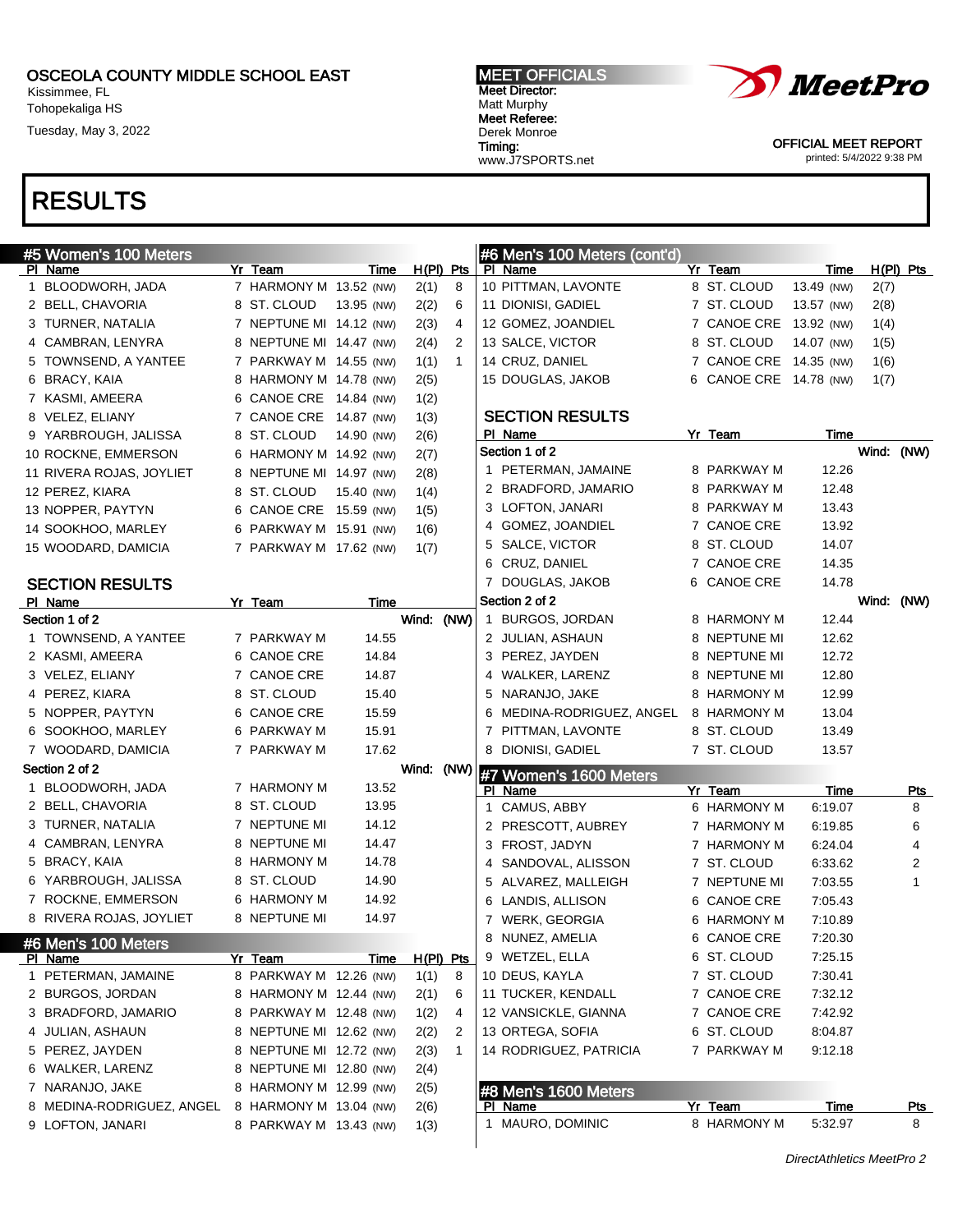Kissimmee, FL Tohopekaliga HS

Tuesday, May 3, 2022

# RESULTS

#### #8 Men's 1600 Meters (cont'd) PI Name **Products Products Products Products Products Products Products Products Products Products** 2 ANTLE, ETHAN 7 NEPTUNE MI 5:33.04 6 3 GUADALUPE, LUIS 7 CANOE CRE 5:36.42 4 4 ANSBAUGH, BRODY 7 ST. CLOUD 5:37.32 2 5 FOX, JULIAN 7 NEPTUNE MI 5:42.19 1 6 CARRY, LANGSTON 6 NEPTUNE MI 5:42.64 7 BURSON, BYRON 8 HARMONY M 5:43.83 8 RIVERA, LUIS 7 CANOE CRE 5:54.14 9 BUTLER, ZAK 7 HARMONY M 5:54.69 10 IGLESIAS, EINAR 7 NEPTUNE MI 5:54.76 11 RODRIGUEZ, YOSSIEL 8 CANOE CRE 5:56.26 12 ARAYA, JONATHAN 6 ST. CLOUD 5:59.15 13 GRIFFIN, HOWIE 8 HARMONY M 6:05.20 14 DRAIN, JAYDEN 6 CANOE CRE 6:10.34 15 DECKER, ALYUS 7 NEPTUNE MI 6:25.04 16 LOPEZ, AYDEN 7 ST. CLOUD 6:27.17 17 PIOTROSKI, NATHAN 6 HARMONY M 6:28.47 18 DEVLIN, CARSON 7 ST. CLOUD 6:57.84 19 BUNNER, NOLAN 6 ST. CLOUD 7:01.54 20 HAIMER, YOUSSEF 7 PARKWAY M 7:03.44 21 GUNN, ISAIAH 6 CANOE CRE 7:05.70 22 TAPIA, ANTHONY 6 PARKWAY M 7:57.32 #9 Women's 4 x 100m Relay PI Team Pts 1 HARMONY MIDDLE SCHOOL (A) 55.29 8 2 NEPTUNE MIDDLE SCHOOL (A) 56.45 6 1) LEE, CAELYN 7 2) RIVERA ROJAS, JOYLIET 8 3) CAMBRAN, LENYRA 8 4) TURNER, NATALIA 7 3 ST. CLOUD MIDDLE SCHOOL (A) 56.59 4 4 CANOE CREEK MIDDLE SCHOOL (A) 58.69 2 5 PARKWAY MIDDLE SCHOOL -KISSIMMEE (A) 1:03.98 1) BYRD, MCKENZIE 7 2) GREEN, ZI' TERIA 8 3) WOODARD, DAMICIA 7 4) TOWNSEND, A YANTEE 7 #10 Men's 4 x 100m Relay PI Team Pts 1 PARKWAY MIDDLE SCHOOL -KISSIMMEE (A) 48.85 8 1) BARNETT, NATHANIEL 8 2) BRADFORD, JAMARIO 8 3) LOFTON, JANARI 8 4) PETERMAN, JAMAINE 8 2 NEPTUNE MIDDLE SCHOOL (A) 49.07 6 1) SERRANO, HALO 7 2) WALKER, LARENZ 8 3) PEREZ, JAYDEN 8 4) JULIAN, ASHAUN 8 3 HARMONY MIDDLE SCHOOL (A) 49.85 4 4 ST. CLOUD MIDDLE SCHOOL (A) 53.76 2 5 CANOE CREEK MIDDLE SCHOOL (A) 55.41 #11 Women's 400 Meters PI Name Yr Team Time H(PI) Pts 1 EADY, JAKYILAH 7 ST. CLOUD 1:07.37 1(1) 8 2 HUSBANDS, ELLAH 8 HARMONY M 1:08.56 2(1) 6 3 CORDERO, NEVAEH 6 NEPTUNE MI 1:11.42 2(2) 4 4 DIAZ, LIA 8 NEPTUNE MI 1:13.97 2(3) 2 5 DEMEGLIO, HAILEY 7 CANOE CRE 1:16.62 2(4) 1 6 CLEVENGER, KAILEI 6 ST. CLOUD 1:16.65 2(5) 7 CARLSON, EMILY 7 HARMONY M 1:17.37 2(6) 8 COOK, KHLOE 7 HARMONY M 1:18.23 1(2) 9 PEREZ, KIERELIZ 7 CANOE CRE 1:19.71 2(7) 10 CARVARA, EMILY 8 NEPTUNE MI 1:21.16 2(8) 11 CAMPBELL, KARISSA 7 ST. CLOUD 1:23.24 1(3) 12 RIVERA, ADRYANA 8 CANOE CRE 1:27.11 1(4) SECTION RESULTS PI Name **Yr Team** Time Section 1 of 2 1 EADY, JAKYILAH 7 ST. CLOUD 1:07.37 2 COOK, KHLOE 7 HARMONY M 1:18.23 3 CAMPBELL, KARISSA 7 ST. CLOUD 1:23.24 4 RIVERA, ADRYANA 8 CANOE CRE 1:27.11 Section 2 of 2 1 HUSBANDS, ELLAH 8 HARMONY M 1:08.56 2 CORDERO, NEVAEH 6 NEPTUNE MI 1:11.42 3 DIAZ, LIA 8 NEPTUNE MI 1:13.97 4 DEMEGLIO, HAILEY 7 CANOE CRE 1:16.62 5 CLEVENGER, KAILEI 6 ST. CLOUD 1:16.65 6 CARLSON, EMILY 7 HARMONY M 1:17.37 7 PEREZ, KIERELIZ 7 CANOE CRE 1:19.71 8 CARVARA, EMILY 8 NEPTUNE MI 1:21.16 #12 Men's 400 Meters PI Name **Yr Team** Time H(PI) Pts 1 JULIAN, ASHAUN 8 NEPTUNE MI 57.35 2(1) 8 2 NARANJO, JAKE 8 HARMONY M 58.44 2(2) 6 3 FABO, FABIANO 8 NEPTUNE MI 1:00.22 2(3) 4 4 ROMERO, JOSEPH 8 NEPTUNE MI 1:00.47 2(4) 2 5 ISARAPHANICH, JASON 8 ST. CLOUD 1:00.68 1(1) 1 6 THOMAS, JADEN 8 PARKWAY M 1:01.30 1(2) 7 CORY, BILLY 8 HARMONY M 1:02.64 2(5) 8 BENKEN, OLIVER 8 HARMONY M 1:03.24 2(6) 9 GUADALUPE, LUIS 7 CANOE CRE 1:04.68 2(7) 10 VICTOR, THOMAYSON 7 PARKWAY M 1:05.86 1(3) 11 JUSTE, STANLEY 7 ST. CLOUD 1:07.47 1(4) 12 HERNANDEZ, LUIS 8 CANOE CRE 1:11.71 1(5) 13 PETERMAN, JAMAINE 8 PARKWAY M 1:14.70 2(8) 14 RODRIGUEZ, YOSSIEL 8 CANOE CRE 1:14.76 1(6) 15 EWALT, SAWYER 7 ST. CLOUD 1:17.77 1(7)



OFFICIAL MEET REPORT printed: 5/4/2022 9:38 PM

DirectAthletics MeetPro 3

MEET OFFICIALS Meet Director: Matt Murphy Meet Referee: Derek Monroe Timing: www.J7SPORTS.net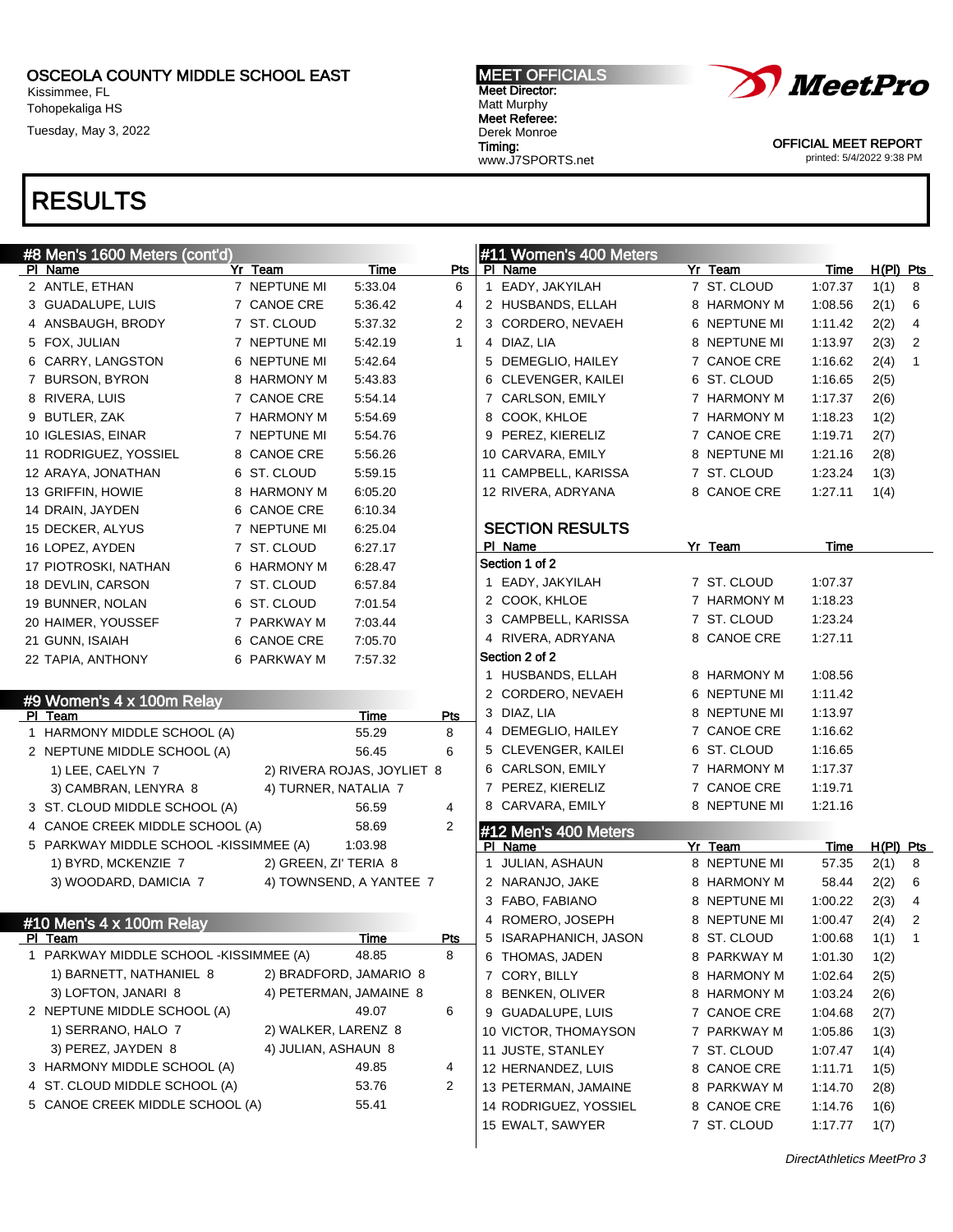Kissimmee, FL Tohopekaliga HS

Tuesday, May 3, 2022

## RESULTS

| #12 Men's 400 Meters (cont'd) |                        |             |                 | #14 Men's 800 Meters (cont'd) |                         |             |            |                |
|-------------------------------|------------------------|-------------|-----------------|-------------------------------|-------------------------|-------------|------------|----------------|
| <b>SECTION RESULTS</b>        |                        |             |                 | PI Name                       | Yr Team                 | <u>Time</u> |            | <b>Pts</b>     |
| PI Name                       | Yr Team                | Time        |                 | 3 RIVERA, LUIS                | 7 CANOE CRE             | 2:34.04     |            | 4              |
| Section 1 of 2                |                        |             |                 | 4 GORDILS, NICOLAS            | 6 NEPTUNE MI            | 2:34.42     |            | $\overline{2}$ |
| 1 ISARAPHANICH, JASON         | 8 ST. CLOUD            | 1:00.68     |                 | 5 BURSON, BYRON               | 8 HARMONY M             | 2:34.43     |            | $\mathbf{1}$   |
| 2 THOMAS, JADEN               | 8 PARKWAY M            | 1:01.30     |                 | 6 MAURO, DOMINIC              | 8 HARMONY M             | 2:35.60     |            |                |
| 3 VICTOR, THOMAYSON           | 7 PARKWAY M            | 1:05.86     |                 | 7 SANTIAGO, PETER             | 8 CANOE CRE             | 2:36.07     |            |                |
| 4 JUSTE, STANLEY              | 7 ST. CLOUD            | 1:07.47     |                 | 8 SELLERS, FABIAN             | 7 HARMONY M             | 2:37.69     |            |                |
| 5 HERNANDEZ, LUIS             | 8 CANOE CRE            | 1:11.71     |                 | 9 ANTLE, ETHAN                | 7 NEPTUNE MI            | 2:39.24     |            |                |
| 6 RODRIGUEZ, YOSSIEL          | 8 CANOE CRE            | 1:14.76     |                 | 10 ANSBAUGH, BRODY            | 7 ST. CLOUD             | 2:44.48     |            |                |
| 7 EWALT, SAWYER               | 7 ST. CLOUD            | 1:17.77     |                 | 11 WALLS, ETHAN               | 8 HARMONY M             | 2:46.78     |            |                |
| Section 2 of 2                |                        |             |                 | 12 ARAYA, JONATHAN            | 6 ST. CLOUD             | 2:47.00     |            |                |
| 1 JULIAN, ASHAUN              | 8 NEPTUNE MI           | 57.35       |                 | 13 FIGUEROA, JUSTIN           | 6 ST. CLOUD             | 2:52.50     |            |                |
| 2 NARANJO, JAKE               | 8 HARMONY M            | 58.44       |                 | 14 QUINONES, LUIS             | 6 CANOE CRE             | 3:01.55     |            |                |
| 3 FABO, FABIANO               | 8 NEPTUNE MI           | 1:00.22     |                 | 15 HERNANDEZ, LUIS            | 8 CANOE CRE             | 3:22.35     |            |                |
| 4 ROMERO, JOSEPH              | 8 NEPTUNE MI           | 1:00.47     |                 | 16 HAIMER, YOUSSEF            | 7 PARKWAY M             | 3:27.17     |            |                |
| 5 CORY, BILLY                 | 8 HARMONY M            | 1:02.64     |                 |                               |                         |             |            |                |
| 6 BENKEN, OLIVER              | 8 HARMONY M            | 1:03.24     |                 | #15 Women's 200 Meters        |                         |             |            |                |
| 7 GUADALUPE, LUIS             | 7 CANOE CRE            | 1:04.68     |                 | PI Name                       | Yr Team                 | Time        |            | $H(PI)$ Pts    |
| 8 PETERMAN, JAMAINE           | 8 PARKWAY M            | 1:14.70     |                 | 1 BLOODWORH, JADA             | 7 HARMONY M 27.53 (NW)  |             | 2(1)       | 8              |
|                               |                        |             |                 | 2 EADY, JAKYILAH              | 7 ST. CLOUD             | 28.42 (NW)  | 2(2)       | 6              |
| #13 Women's 800 Meters        |                        |             |                 | 3 TURNER, NATALIA             | 7 NEPTUNE MI 29.63 (NW) |             | 2(3)       | 4              |
| <b>PI</b> Name                | Yr Team<br>7 HARMONY M | <b>Time</b> | <u>Pts</u><br>8 | 4 GARY, KEMAURIA              | 8 HARMONY M 29.82 (NW)  |             | 2(4)       | 2              |
| 1 PRESCOTT, AUBREY            |                        | 2:47.96     | 6               | 5 YARBROUGH, JALISSA          | 8 ST. CLOUD             | 30.95 (NW)  | 2(5)       | $\mathbf{1}$   |
| 2 CORDERO, NEVAEH             | 6 NEPTUNE MI           | 2:49.83     | $\overline{4}$  | 6 KASMI, AMEERA               | 6 CANOE CRE 30.96 (NW)  |             | 1(1)       |                |
| 3 CAMUS, ABBY                 | 6 HARMONY M            | 2:51.83     | $\overline{2}$  | 7 PENA, DEISHALEE             | 8 NEPTUNE MI 31.07 (NW) |             | 2(6)       |                |
| 4 USSERY, KATE                | 8 HARMONY M            | 2:53.30     | $\mathbf{1}$    | 8 VELEZ, ELIANY               | 7 CANOE CRE 31.13 (NW)  |             | 1(2)       |                |
| 5 ASHLEY, LILLY               | 7 HARMONY M            | 3:02.17     |                 | 9 ROCKNE, EMMERSON            | 6 HARMONY M 31.67 (NW)  |             | 2(7)       |                |
| 6 GAMBLE, NAYLAH              | 6 NEPTUNE MI           | 3:04.14     |                 | 10 CORDERO, NEVAEH            | 6 NEPTUNE MI 33.29 (NW) |             | 2(8)       |                |
| 7 ALVAREZ, MALLEIGH           | 7 NEPTUNE MI           | 3:10.25     |                 | 11 MONTIEL, EVELIN            | 6 ST. CLOUD             | 33.53 (NW)  | 1(3)       |                |
| 8 RODRIGUEZ, BRIANNA          | 8 NEPTUNE MI           | 3:10.55     |                 | 12 LORGEAT, SAMARAH           | 8 CANOE CRE 33.83 (NW)  |             | 1(4)       |                |
| 9 WETZEL, ELLA                | 6 ST. CLOUD            | 3:12.15     |                 |                               |                         |             |            |                |
| 10 TIEDEMAN, LILY             | 8 HARMONY M            | 3:14.05     |                 | <b>SECTION RESULTS</b>        |                         |             |            |                |
| 11 DEMEGLIO, HAILEY           | 7 CANOE CRE            | 3:15.80     |                 | PI Name                       | Yr Team                 | Time        |            |                |
| 12 CLEVENGER, KAILEI          | 6 ST. CLOUD            | 3:19.29     |                 | Section 1 of 2                |                         |             | Wind: (NW) |                |
| 13 RAMOS, NATALYA             | 7 NEPTUNE MI           | 3:20.31     |                 | 1 KASMI, AMEERA               | 6 CANOE CRE             | 30.96       |            |                |
| 14 DEUS, KAYLA                | 7 ST. CLOUD            | 3:21.53     |                 | 2 VELEZ, ELIANY               | 7 CANOE CRE             | 31.13       |            |                |
| 15 NUNEZ, AMELIA              | 6 CANOE CRE            | 3:21.94     |                 | 3 MONTIEL, EVELIN             | 6 ST. CLOUD             | 33.53       |            |                |
| 16 TUCKER, KENDALL            | 7 CANOE CRE            | 3:26.53     |                 | 4 LORGEAT, SAMARAH            | 8 CANOE CRE             | 33.83       |            |                |
| 17 VANSICKLE, GIANNA          | 7 CANOE CRE            | 3:27.41     |                 | Section 2 of 2                |                         |             | Wind: (NW) |                |
| 18 LANDIS, ALLISON            | 6 CANOE CRE            | 3:27.48     |                 | 1 BLOODWORH, JADA             | 7 HARMONY M             | 27.53       |            |                |
| 19 ROJAS, MIKEIHLA            | 8 ST. CLOUD            | 3:28.13     |                 | 2 EADY, JAKYILAH              | 7 ST. CLOUD             | 28.42       |            |                |
| 20 RODRIGUEZ, PATRICIA        | 7 PARKWAY M            | 3:36.29     |                 | 3 TURNER, NATALIA             | 7 NEPTUNE MI            | 29.63       |            |                |
| 21 ORTEGA, SOFIA              | 6 ST. CLOUD            | 3:38.46     |                 | 4 GARY, KEMAURIA              | 8 HARMONY M             | 29.82       |            |                |
|                               |                        |             |                 | 5 YARBROUGH, JALISSA          | 8 ST. CLOUD             | 30.95       |            |                |
| #14 Men's 800 Meters          |                        |             |                 | 6 PENA, DEISHALEE             | 8 NEPTUNE MI            | 31.07       |            |                |
| PI Name                       | Yr Team                | Time        | <b>Pts</b>      | 7 ROCKNE, EMMERSON            | 6 HARMONY M             | 31.67       |            |                |
| 1 TORRES, ELIAS               | 8 NEPTUNE MI           | 2:27.35     | 8               | 8 CORDERO, NEVAEH             | 6 NEPTUNE MI            | 33.29       |            |                |
| 2 FOX, JULIAN                 | 7 NEPTUNE MI           | 2:32.80     | 6               |                               |                         |             |            |                |



MEET OFFICIALS Meet Director: Matt Murphy Meet Referee: Derek Monroe Timing: www.J7SPORTS.net

OFFICIAL MEET REPORT printed: 5/4/2022 9:38 PM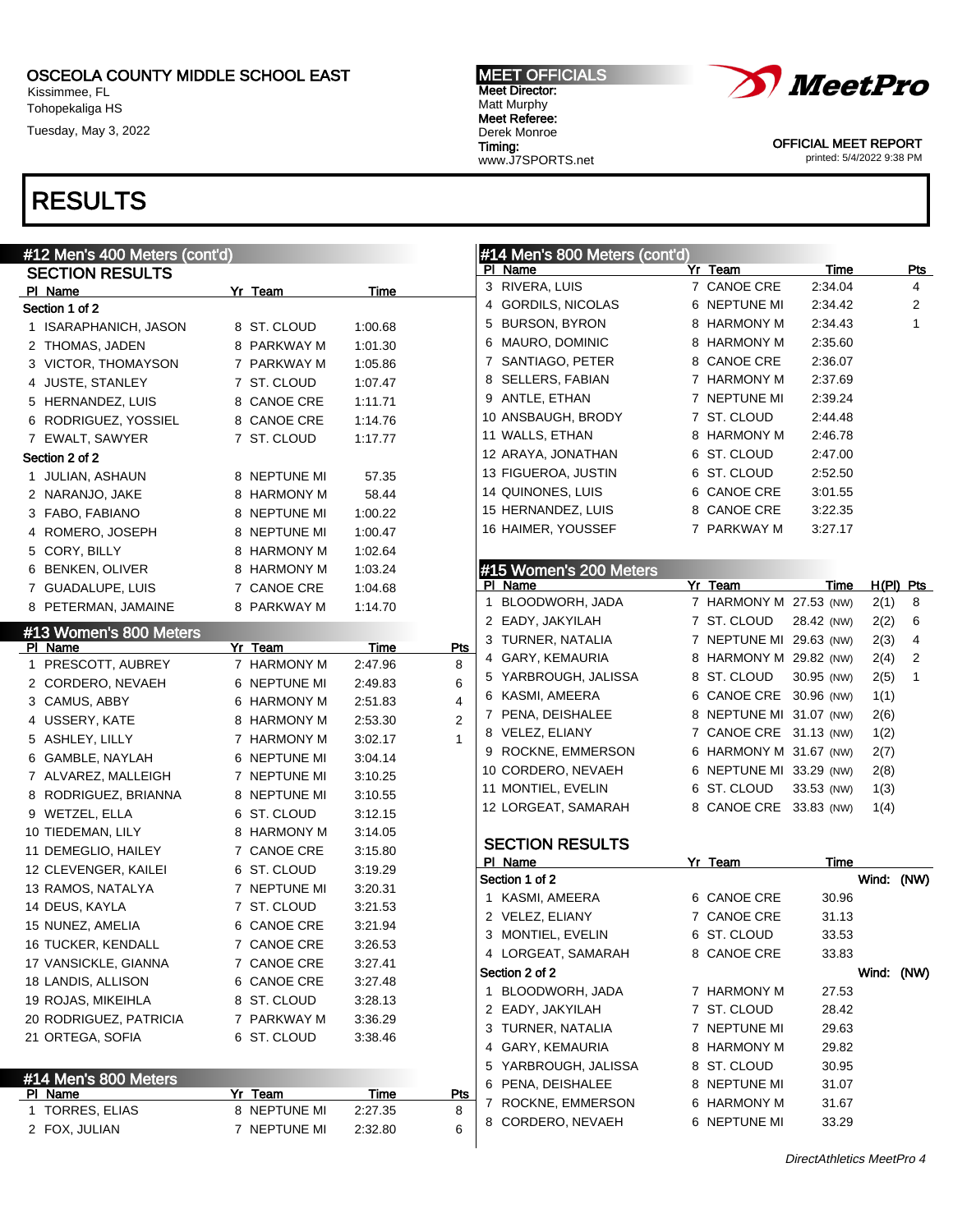Kissimmee, FL Tohopekaliga HS

Tuesday, May 3, 2022

#### MEET OFFICIALS Meet Director: Matt Murphy Meet Referee: Derek Monroe Timing: www.J7SPORTS.net



OFFICIAL MEET REPORT printed: 5/4/2022 9:38 PM

| #16 Men's 200 Meters            |                         |             |                |              | $#18$ Men's 4 x 400m Relay                 |                           |                |
|---------------------------------|-------------------------|-------------|----------------|--------------|--------------------------------------------|---------------------------|----------------|
| PI Name                         | Yr Team                 | Time        | $H(PI)$ Pts    |              | PI Team                                    | Time                      | <b>Pts</b>     |
| 1 WALKER, LARENZ                | 8 NEPTUNE MI 25.99 (NW) |             | 2(1)           | 8            | 1 NEPTUNE MIDDLE SCHOOL (A)                | 4:11.39                   | 8              |
| 2 BURGOS, JORDAN                | 8 HARMONY M 26.32 (NW)  |             | 2(2)           | 6            | 2) ZAMOR, JACOB 7<br>1) ROMERO, JOSEPH 8   |                           |                |
| 3 ACEVEDO, NICHOLAS             | 7 ST. CLOUD             | 26.89 (NW)  | 2(3)           | 4            | 4) FABO, FABIANO 8<br>3) IGLESIAS, EINAR 7 |                           |                |
| 4 PAGAN, JOSIAH                 | 6 HARMONY M 26.92 (NW)  |             | 2(4)           | 2            | 2 HARMONY MIDDLE SCHOOL (A)                | 4:12.79                   | 6              |
| 5 GUZMAN, MELVIN                | 8 PARKWAY M 26.93 (NW)  |             | 1(1)           | $\mathbf{1}$ | 3 ST. CLOUD MIDDLE SCHOOL (A)              | 4:20.46                   | 4              |
| 6 PEREZ, JAYDEN                 | 8 NEPTUNE MI 27.08 (NW) |             | 2(5)           |              | 4 CANOE CREEK MIDDLE SCHOOL (A)            | 4:41.97                   | 2              |
| 7 SERRANO, HALO                 | 7 NEPTUNE MI 27.09 (NW) |             | 2(6)           |              |                                            |                           |                |
| 8 RIEDER, JAIRO                 | 8 HARMONY M 28.08 (NW)  |             | 2(7)           |              | #19 Men's High Jump                        |                           |                |
| 9 GRIFFIN, MARKUS               | 8 CANOE CRE 28.27 (NW)  |             | 1(2)           |              | PI Name                                    | Yr Team<br>Mark           | <b>Pts</b>     |
| 10 SALCE, VICTOR                | 8 ST. CLOUD             | 28.53 (NW)  | 2(8)           |              | 1 SANTINI, ETHAN                           | 8 ST. CLOUD 5' 0"         | 8              |
| 11 THOMAS, JADEN                | 8 PARKWAY M 28.65 (NW)  |             | 1(3)           |              | 2 TORRES, ELIAS                            | 8 NEPTUNE MI4'8"          | 6              |
| 12 GOMEZ, JOANDIEL              | 7 CANOE CRE 28.82 (NW)  |             | 1(4)           |              | 3 ANTLE, ETHAN                             | 7 NEPTUNE MI4'8"          | 4              |
| 13 CRUZ, DANIEL                 | 7 CANOE CRE 29.38 (NW)  |             | 1(5)           |              | 4 ROBB, BRYCSEN                            | 6 HARMONY M4' 6"          | $\overline{c}$ |
| 14 LOFTON, JABARI               | 8 PARKWAY M 30.70 (NW)  |             | 1(6)           |              | 5 FABO, FABIANO                            | 8 NEPTUNE MI4' 4"         | $\mathbf{1}$   |
| 15 WESTERMAN, MICHAEL           | SR ST. CLOUD            | 32.09 (NW)  | 1(7)           |              | 6 JUSTE, STANLEY                           | 7 ST. CLOUD 4' 2"         |                |
|                                 |                         |             |                |              | 7 MAURO, DOMINIC                           | 8 HARMONY M4' 0"          |                |
| <b>SECTION RESULTS</b>          |                         |             |                |              | GUNN, ISAIAH                               | 6 CANOE CRE NH            |                |
| PI Name                         | Yr Team                 | Time        |                |              | ROMAN, JEZDIEL                             | 6 CANOE CRE NH            |                |
| Section 1 of 2                  |                         |             | Wind: (NW)     |              | DOUGLAS, JAKOB                             | 6 CANOE CRE NH            |                |
| 1 GUZMAN, MELVIN                | 8 PARKWAY M             | 26.93       |                |              | SCHWARZ, ANTHONY                           | 8 HARMONY MNH             |                |
| 2 GRIFFIN, MARKUS               | 8 CANOE CRE             | 28.27       |                |              | PETERMAN, JAMAINE                          | 8 PARKWAY MNH             |                |
| 3 THOMAS, JADEN                 | 8 PARKWAY M             | 28.65       |                |              |                                            |                           |                |
| 4 GOMEZ, JOANDIEL               | 7 CANOE CRE             | 28.82       |                |              | #20 Women's High Jump                      |                           |                |
| 5 CRUZ, DANIEL                  | 7 CANOE CRE             | 29.38       |                |              | PI Name                                    | Yr Team<br>Mark           | <u>Pts</u>     |
| 6 LOFTON, JABARI                | 8 PARKWAY M             | 30.70       |                |              | 1 CARVARA, EMILY                           | 8 NEPTUNE MI4' 8"         | 8              |
| 7 WESTERMAN, MICHAEL            | SR ST. CLOUD            | 32.09       |                |              | 2 HUSBANDS, ELLAH                          | 8 HARMONY M4' 6"          | 6              |
| Section 2 of 2                  |                         |             | Wind: (NW)     |              | 3 VARGO, ALYSSA                            | 8 HARMONY M4' 2"          | 3              |
| 1 WALKER, LARENZ                | 8 NEPTUNE MI            | 25.99       |                |              | 3 EADY, JAKYILAH                           | 7 ST. CLOUD 4'2"          | 3              |
| 2 BURGOS, JORDAN                | 8 HARMONY M             | 26.32       |                |              | 5 PENA, DEISHALEE                          | 8 NEPTUNE MI4'2"          | $\mathbf{1}$   |
| 3 ACEVEDO, NICHOLAS             | 7 ST. CLOUD             | 26.89       |                |              | 6 VICKERS, SAMANTHA                        | 7 HARMONY M4' 0"          |                |
| 4 PAGAN, JOSIAH                 | 6 HARMONY M             | 26.92       |                |              | 7 NOPPER, PAYTYN                           | 6 CANOE CRE 3' 10"        |                |
| 5 PEREZ, JAYDEN                 | 8 NEPTUNE MI            | 27.08       |                |              | 8 THOMPSON, JULIANA                        | 6 ST. CLOUD 3'8"          |                |
| 6 SERRANO, HALO                 | 7 NEPTUNE MI            | 27.09       |                |              | 9 CORDERO, NEVAEH                          | 6 NEPTUNE MI3' 6"         |                |
| 7 RIEDER, JAIRO                 | 8 HARMONY M             | 28.08       |                |              | HSU, SKYLAR                                | 7 ST. CLOUD NH            |                |
| 8 SALCE, VICTOR                 | 8 ST. CLOUD             | 28.53       |                |              | DEMEGLIO, HAILEY                           | 7 CANOE CRE NH            |                |
| #17 Women's 4 x 400m Relay      |                         |             |                |              |                                            |                           |                |
| PI Team                         |                         | <u>Time</u> | <u>Pts</u>     |              | #21 Men's Long Jump                        |                           |                |
| 1 HARMONY MIDDLE SCHOOL (A)     |                         | 4:55.41     | 8              |              | PI Name                                    | Yr Team<br>Mark           | <u>Pts</u>     |
| 2 NEPTUNE MIDDLE SCHOOL (A)     |                         | 5:03.57     | 6              |              | 1 TORRES, ELIAS                            | 8 NEPTUNE MI17' 1" (NW)   | 8              |
| 1) MARINO, ALYSSA 8             | 2) URBAN, TRINITY 8     |             |                |              | 2 WALKER, LARENZ                           | 8 NEPTUNE MI17' 1" (NW)   | 6              |
| 3) RIVERA, EVANA 8              | 4) DIAZ, LIA 8          |             |                |              | 3 JULIAN, ASHAUN                           | 8 NEPTUNE MI16' 4" (NW)   | 4              |
| 3 ST. CLOUD MIDDLE SCHOOL (A)   |                         | 5:41.24     | 4              |              | 4 SANTINI, ETHAN                           | 8 ST. CLOUD 15' 7" (NW)   | 2              |
| 4 CANOE CREEK MIDDLE SCHOOL (A) |                         | 5:44.90     | $\overline{2}$ |              | 5 MEDINA-RODRIGUEZ, ANGEL                  | 8 HARMONY M15' 1" (NW)    | 1              |
|                                 |                         |             |                |              | 6 PAGAN, JOSIAH                            | 6 HARMONY M14' 11" (NW)   |                |
|                                 |                         |             |                |              | 7 THOMAS, JADEN                            | 8 PARKWAY M 14' 10" (NW)  |                |
|                                 |                         |             |                |              | 8 ROBB, BRYCSEN                            | 6 HARMONY M14' 3" (NW)    |                |
|                                 |                         |             |                |              | 9 SANTIAGO, PETER                          | 8 CANOE CRE 13' 9" (NW)   |                |
|                                 |                         |             |                |              |                                            | DirectAthletics MeetPro 5 |                |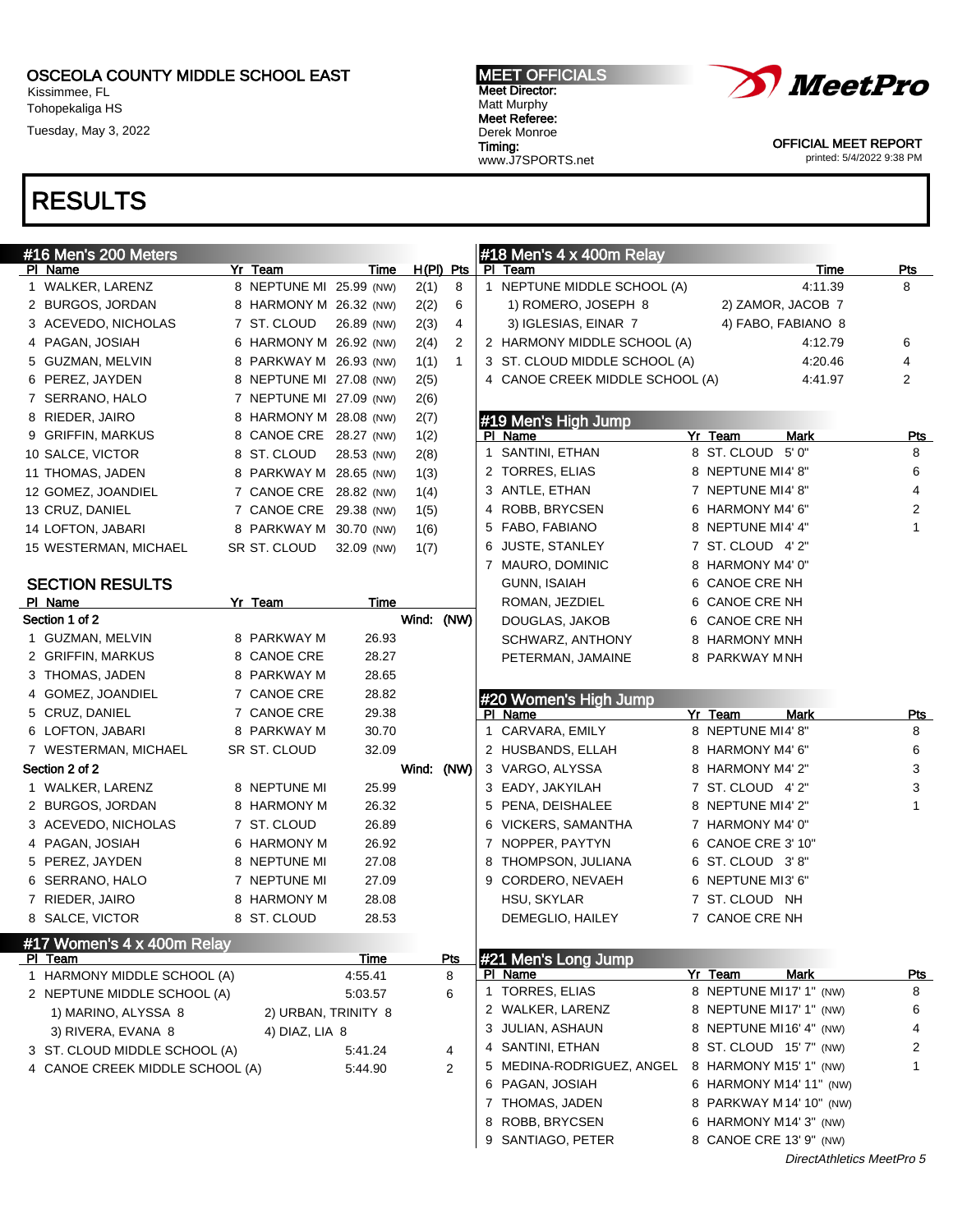Kissimmee, FL Tohopekaliga HS

Tuesday, May 3, 2022

#### MEET OFFICIALS Meet Director: Matt Murphy Meet Referee: Derek Monroe Timing: www.J7SPORTS.net



OFFICIAL MEET REPORT printed: 5/4/2022 9:38 PM

| #21 Men's Long Jump (cont'd)         |                                                     | #24 Women's Triple Jump (cont'd) |                                              |  |                                          |                 |  |
|--------------------------------------|-----------------------------------------------------|----------------------------------|----------------------------------------------|--|------------------------------------------|-----------------|--|
| PI Name                              | Yr Team<br>Mark                                     | Pts                              | PI Name                                      |  | <b>Mark</b><br>Yr Team                   | Pts             |  |
| 10 LOFTON, JABARI                    | 8 PARKWAY M13' 2" (NW)                              |                                  | 7 CARVARA, EMILY                             |  | 8 NEPTUNE MI27' 0" (NW)                  |                 |  |
| 11 BRADFORD, JAMARIO                 | 8 PARKWAY M12' 8" (NW)                              |                                  | 8 DEMEGLIO, HAILEY                           |  | 7 CANOE CRE 24' 5" (NW)                  |                 |  |
| 12 RIVERA, LUIS                      | 7 CANOE CRE 12' 6" (NW)                             |                                  | 9 LORGEAT, SAMARAH                           |  | 8 CANOE CRE 24' 1" (NW)                  |                 |  |
| 13 ROMAN, JEZDIEL                    | 6 CANOE CRE 10' 6" (NW)                             |                                  | 10 RIVERA, ADRYANA                           |  | 8 CANOE CRE 23' 0" (NW)                  |                 |  |
| 14 HARRIS, DASHAWN                   | 6 ST. CLOUD 10' 0" (NW)                             |                                  | 11 THOMPSON, JULIANA                         |  | 6 ST. CLOUD 22' 2" (NW)                  |                 |  |
|                                      |                                                     |                                  | 12 HSU, SKYLAR                               |  | 7 ST. CLOUD 19'3" (NW)                   |                 |  |
| #22 Women's Long Jump                |                                                     |                                  |                                              |  |                                          |                 |  |
| PI Name                              | <b>Mark</b><br>Yr Team                              | <u>Pts</u>                       | #25 Men's Shot Put                           |  |                                          |                 |  |
| 1 VARGO, ALYSSA                      | 8 HARMONY M15' 6" (NW)                              | 8                                | PI Name                                      |  | Yr Team<br><b>Mark</b>                   | <u>Pts</u>      |  |
| 2 BLOODWORH, JADA                    | 7 HARMONY M14' 6" (NW)                              | 6                                | 1 MEDINA-RODRIGUEZ, ANGEL                    |  | 8 HARMONY M36' 11"                       | 8               |  |
| 3 PENA, DEISHALEE                    | 8 NEPTUNE MI14' 4" (NW)                             | 4                                | 2 PEREZ, JAYDEN                              |  | 8 NEPTUNE MI35' 9"                       | 6               |  |
| 4 DIAZ, LIA                          | 8 NEPTUNE MI13' 10" (NW)                            | 2                                | 3 WELLS, RYAN                                |  | 8 HARMONY M34' 9"                        | 4               |  |
| 5 BELL, CHAVORIA                     | 8 ST. CLOUD 13' 0" (NW)                             | 1                                | 4 COCKCROFT, JUDE                            |  | 6 NEPTUNE MI33' 11"                      | 2               |  |
| 6 TURNER, NATALIA                    | 7 NEPTUNE MI12' 9" (NW)                             |                                  | 5 PETIT-FRERE, EZER                          |  | 7 HARMONY M31'8"                         | 1               |  |
| 7 BRACY, KAIA                        | 8 HARMONY M12' 1" (NW)                              |                                  | 6 GRIFFIN, MARKUS                            |  | 8 CANOE CRE 31'8"                        |                 |  |
| 8 LORGEAT, SAMARAH                   | 8 CANOE CRE 12' 1" (NW)                             |                                  | 7 HOWES, HINTON                              |  | 8 CANOE CRE 30' 2"                       |                 |  |
| 9 RIVERA, ADRYANA                    | 8 CANOE CRE 12' 0" (NW)                             |                                  | 8 WALD, ABEL                                 |  | 7 ST. CLOUD 29' 9"                       |                 |  |
| 10 EADY, JAKYILAH                    | 7 ST. CLOUD 11' 0" (NW)                             |                                  | 9 POLITE, KADEN                              |  | 8 PARKWAY M28' 6"                        |                 |  |
| 11 TOWNSEND, A YANTEE                | 7 PARKWAY M10' 10" (NW)                             |                                  | 10 EALY, MAKHI                               |  | 8 ST. CLOUD 28'3"                        |                 |  |
| 12 PEREZ, KIERELIZ                   | 7 CANOE CRE 9' 6" (NW)                              |                                  | 11 COPELAND, JADEN                           |  | 8 ST. CLOUD 26'3"                        |                 |  |
| MCMILLIAN, NATALIA                   | 7 ST. CLOUD NM (NW)                                 |                                  | 12 BROWN, KALEB                              |  | 8 NEPTUNE MI24' 10"                      |                 |  |
|                                      |                                                     |                                  | 13 SANCHEZ, EVAN                             |  | 6 CANOE CRE 23' 3"                       |                 |  |
| #23 Men's Triple Jump                |                                                     |                                  |                                              |  |                                          |                 |  |
|                                      |                                                     |                                  |                                              |  |                                          |                 |  |
| PI Name                              | Mark                                                | Pts                              |                                              |  |                                          |                 |  |
| 1 TORRES, ELIAS                      | Yr Team<br>8 NEPTUNE MI34' 2" (NW)                  | 8                                | #26 Women's Shot Put<br>PI Name              |  | Yr Team<br>Mark                          |                 |  |
| 2 PAGAN, JOSIAH                      | 6 HARMONY M33' 8" (NW)                              | 6                                | MCCALL, KIARRA<br>$\mathbf{1}$               |  | 8 NEPTUNE MI33' 4"                       | <u>Pts</u><br>8 |  |
| 3 FABO, FABIANO                      | 8 NEPTUNE MI33'8" (NW)                              | 4                                | 2 ASLAN, EMERSON                             |  | 8 HARMONY M32' 2"                        | 6               |  |
| 4 ANTLE, ETHAN                       | 7 NEPTUNE MI32' 7" (NW)                             | 2                                | 3 RIVERA, EVANA                              |  | 8 NEPTUNE MI31' 0"                       | 4               |  |
| 5 JUSTE, STANLEY                     |                                                     | $\mathbf{1}$                     |                                              |  | 7 CANOE CRE 28' 5"                       | 2               |  |
| 6 THOMPSON, JEDIDIAH                 | 7 ST. CLOUD 31' 6" (NW)<br>7 ST. CLOUD 29' 11" (NW) |                                  | 4 BERRIOS, SYANI                             |  | 7 ST. CLOUD 28'3"                        | $\mathbf{1}$    |  |
|                                      |                                                     |                                  | 5 FROST, AUTUMN                              |  |                                          |                 |  |
| 7 GRIFFIN, HOWIE                     | 8 HARMONY M29' 6" (NW)                              |                                  | 6 FLAHERTY, BROOKE<br>7 SORROUGH, KINZIE     |  | 8 NEPTUNE MI28' 1"<br>7 HARMONY M27' 7"  |                 |  |
| 8 ROBB, BRYCSEN                      | 6 HARMONY M29' 4" (NW)                              |                                  |                                              |  |                                          |                 |  |
| 9 EWALT, SAWYER                      | 7 ST. CLOUD 25' 1" (NW)                             |                                  | 8 WILLIAMS, ISA                              |  | 8 CANOE CRE 27' 2"                       |                 |  |
| 10 PARACHE, JON                      | 7 CANOE CRE 23' 10" (NW)                            |                                  | 9 CASTELLUCCI, MADISON                       |  | 7 ST. CLOUD 27' 2"                       |                 |  |
| 11 ROMAN, JEZDIEL                    | 6 CANOE CRE 22' 5" (NW)                             |                                  | 10 MURRAY, AUBURN                            |  | 8 ST. CLOUD 27' 0"                       |                 |  |
| VICTOR, THOMAYSON                    | 7 PARKWAY MNM (NW)                                  |                                  | 11 CONLEY, KAYLIE                            |  | 8 HARMONY M25' 8"                        |                 |  |
| HAIMER, YOUSSEF                      | 7 PARKWAY MNM (NW)                                  |                                  | 12 REINOSO, ASHLEY                           |  | 6 CANOE CRE 22' 4"                       |                 |  |
| RIVERA, LUIS                         | 7 CANOE CRE NM (NW)                                 |                                  | 13 JEAN-BAPTISTE, DERVENA                    |  | 6 PARKWAY M13' 4"                        |                 |  |
|                                      |                                                     |                                  | <b>JULIEN, STEPHANIE</b>                     |  | 8 PARKWAY MNM                            |                 |  |
| #24 Women's Triple Jump              |                                                     |                                  |                                              |  |                                          |                 |  |
| <u>PI Name</u>                       | Yr Team<br><b>Mark</b>                              | <u>Pts</u>                       | #27 Men's Discus                             |  |                                          |                 |  |
| 1 HUSBANDS, ELLAH                    | 8 HARMONY M29' 8" (NW)                              | 8                                | PI Name                                      |  | Yr Team<br>Mark                          | <u>Pts</u>      |  |
| 2 PENA, DEISHALEE                    | 8 NEPTUNE MI29' 4" (NW)                             | 6                                | 1 PEREZ, JAYDEN                              |  | 8 NEPTUNE MI101' 0"                      | 8               |  |
| 3 BELL, CHAVORIA                     | 8 ST. CLOUD 29' 1" (NW)                             | 4                                | 2 MEDINA-RODRIGUEZ, ANGEL 8 HARMONY M100' 4" |  |                                          | 6               |  |
| 4 BLOODWORH, JADA                    | 7 HARMONY M28' 11" (NW)                             | 2                                | 3 HOWES, HINTON                              |  | 8 CANOE CRE 91' 2"                       | 4               |  |
| 5 ASHLEY, LILLY<br>6 CORDERO, NEVAEH | 7 HARMONY M28' 9" (NW)<br>6 NEPTUNE MI27' 8" (NW)   | 1                                | 4 WELLS, RYAN<br>5 COCKCROFT, JUDE           |  | 8 HARMONY M81' 11"<br>6 NEPTUNE MI81' 7" | 2               |  |